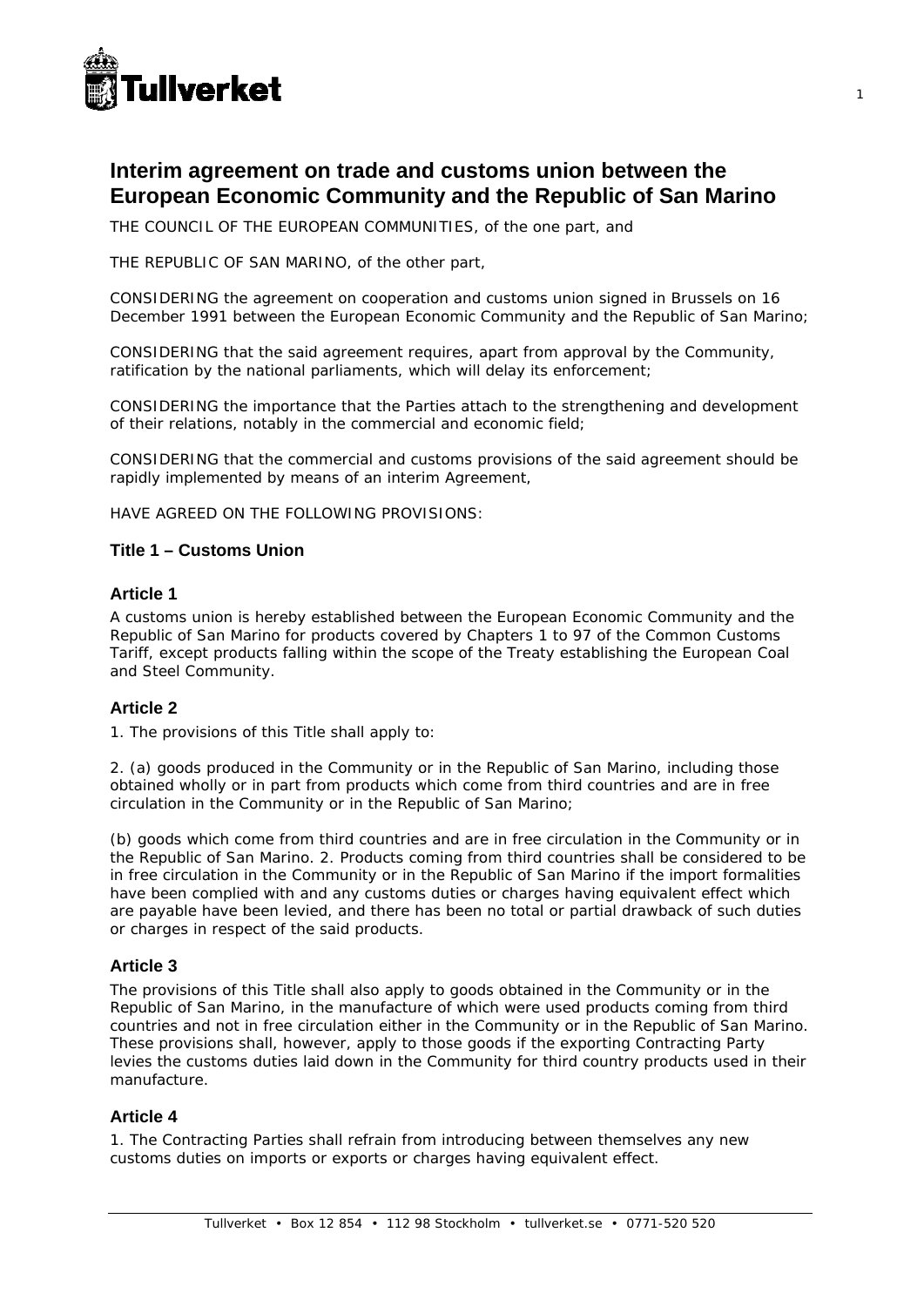2. The Republic of San Marino also undertakes not to adjust duties referred to in paragraph 1 as applied to imports from the Community on 1 January 1991, without prejudice to existing commitments between the Republic of San Marino and Italy pursuant to the exchange of letters of 21 December 1972.

#### **Article 5**

1. Trade between the Community and the Republic of San Marino shall be exempt from all import and export duties and charges having equivalent effect, subject to the provisions of paragraphs 2 and 3.

2. In order that the charges having equivalent effect currently applied to imports from the Community may be abolished on 1 January 1996, the Republic of San Marino undertakes to introduce, within six months of the entry into force of this Agreement, a supplementary tax corresponding to that currently levied on imported goods, to be chargeable on domestic products intended for home consumption. The supplementary tax will apply in full on the above date. It shall be applicable as a countervailing measure and shall be calculated on the added value of domestic products at rates equal to those applied to imported goods of a similar kind.

3. (a) From the entry into force of the Agreement, the Community, with the exception of the Kingdom of Spain and the Portuguese Republic, shall admit imports from the Republic of San Marino exempt from customs duty.

(b) From the entry into force of the Agreement and during its period of application, the Kingdom of Spain and the Portuguese Republic shall apply the same import duties in respect of the Republic of San Marino as they apply by virtue of the Act of Accession in respect of the Community as constituted on 31 December 1985.

4. In trade in agricultural products between the Community and San Marino, the Republic of San Marino undertakes to adopt Community veterinary, plant health and quality regulations where necessary for the proper functioning of the Agreement.

#### **Article 6**

1. From the entry into force of the Agreement, the Republic of San Marino shall apply in respect of countries not members of the Community:

- the Community customs tariff,

- laws, regulations and administrative provisions applicable to customs matters in the Community and necessary for the proper functioning of the customs union,

- the common commercial policy of the Community,

- Community regulations on trade in agricultural products covered by Annex II to the Treaty establishing the European Economic Community, with the exception of refunds and compensatory amounts accorded for exports, - Community veterinary, plant health and quality regulations where necessary for the proper functioning of the Agreement. The provisions referred to in this paragraph shall be those applicable at the time in the Community

2. The provisions referred to in the second to fifth indents of paragraph 1 shall be determined in greater detail by the Cooperation Commitee.

3. By way of derogation from the first indent of paragraph 1, publications, works of art, scientific or teaching materials, medicinal preparations and medical equipment offered to the government of the Republic of San Marino, insignias, medals, stamps, printed matter and other similar objects or paper destined for use by the government shall be exempt from customs duties.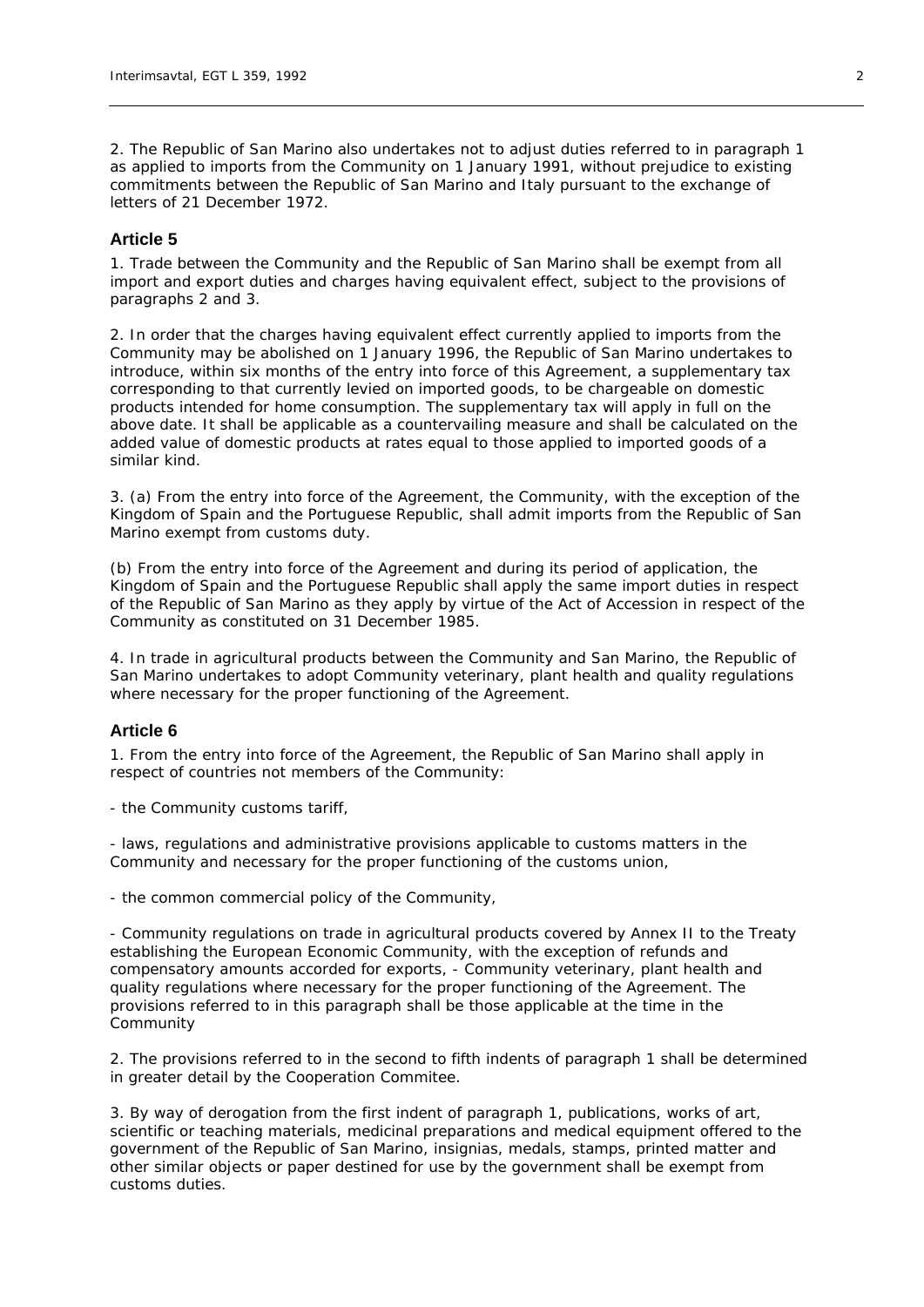## **Article 7**

1. (a) Over a period of five years from the entry into force of the Agreement, and beyond that period if no agreement can be reached in accordance with paragraph (b), the Republic of San Marino shall authorize the European Economic Community, acting on behalf of and for the Republic of San Marino, to carry out customs clearance formalities, in particular release for free circulation of products sent from third countries to San Marino. Such formalities will be effected by the Community customs offices listed in the Annex to this Agreement.

(b) At the end of this period, and under Article 16, the Republic of San Marino may exercise its right to carry out customs clearance formalities, following agreement of the Contracting Parties.

2. Where import duties are payable on goods pursuant to paragraph 1, these duties shall be levied on behalf of the Republic of San Marino. San Marino shall undertake not to refund these sums directly or indirectly to the parties concerned, subject to the provisions of paragraph 4.

3. The Cooperation Committee shall decide on:

(a) possible changes to the list of the customs offices competent to clear the goods referred to in paragraph 1 and the procedure for forwarding the said goods to the Republic of San Marino;

(b) the agreements for assigning to the San Marino Exchequer the amounts collected in accordance with paragraph 2, and the percentage to be deducted by the European Economic Community to cover administrative costs in accordance with the relevant regulations in force within the Community;

(c) any other arrangements necessary for the proper implementation of this Article. 4. The taxes and levies on imports of agricultural products may be used by the Republic of San Marino for aiding production or exports. San Marino undertakes, however, not to accord higher export refunds or compensatory amounts than those accorded by the European Economic Community for exports to third countries.

#### **Article 8**

Quantitative restrictions on imports and exports and all measures having equivalent effect between the Community and the Republic of San Marino shall be prohibited from the entry into force of the Agreement.

#### **Article 9**

This Agreement shall not preclude prohibitions or restrictions on imports, exports or goods in transit justified on grounds of public morality, public policy or public security; the protection of health and life of humans, animals or plants; the protection of national treasures possessing artistic, historic and archaeological value; the protection of intellectual, industrial or commercial property; or controls relating to gold and silver. Such prohibitions or restrictions shall not, however, constitute a means of arbitrary discrimination or a disguised restriction on trade between the Contracting Parties.

#### **Article 10**

The Contracting Parties shall refrain from any domestic tax measure or practise leading directly or indirectly to discrimination between the products of one Contracting Party and similar products from the other Contracting Party. Products sent to the territory of one of the Contracting Parties shall not be eligible for a refund of domestic charges which is higher than the charges which have been levied directly or indirectly.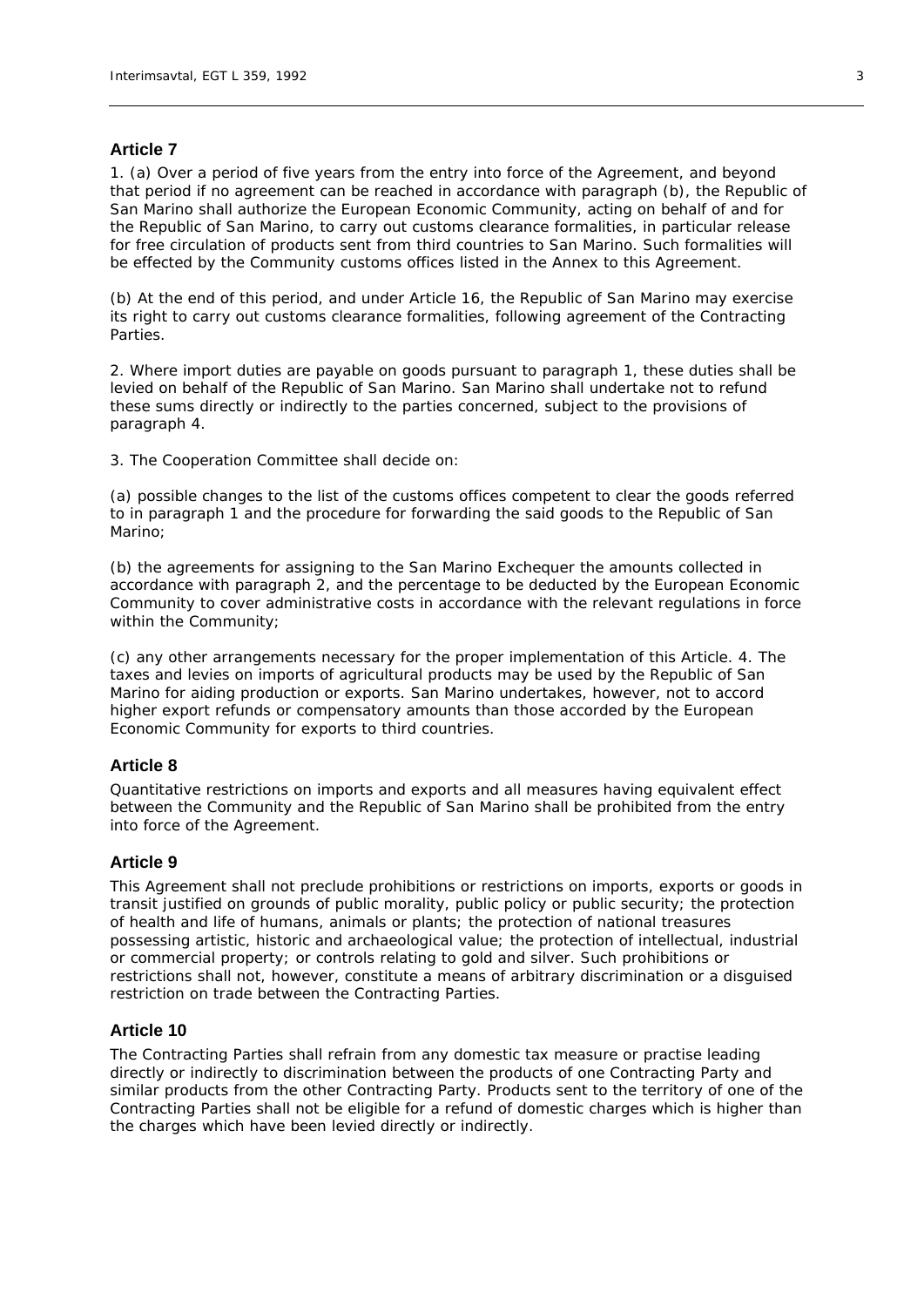## **Article 11**

1. If serious disturbances arise in any sector of the economy of one of the Contracting Parties, the Contracting Party concerned may take the necessary safeguard measures in accordance with the procedures, and subject to the conditions, of the paragraphs below.

2. In the case referred to in paragraph 1, before taking the measures provided for therein or, in the cases covered by paragraph 3, as soon as possible, the Contracting Party in question shall provide the Cooperation Committee with all relevant information required for a detailed examination of the situation with a view to seeking a solution acceptable to the Contracting Parties. At the request of the other Contracting Party, consultations shall take place within the Cooperation Committee before the Contracting Party concerned takes appropriate measures.

3. Where exceptional circumstances require immediate action making prior examination impossible, the Contracting Party concerned may apply forthwith such precautionary measures as are strictly necessary to remedy the situation.

4. In the selection measures, priority must be given to those which least disturb the functioning of the Agreement. Such measures must not exceed the limits of what is strictly necessary to counteract the difficulties that have arisen. The safeguard measures must be notified immediately to the Cooperation Committee, which shall hold regular consultations on them, particularly with a view to their abolition as soon as circumstances permit.

# **Article 12**

1. In addition to the cooperation provided for in Article 13 (8), the administrative authorities of the Contracting Parties responsible for implementing the provisions of this Agreement shall assist each other in other cases so as to ensure compliance with the provisions.

2. Procedures for the application of paragraph 1 shall be laid down by the Cooperation Committee. TITLE II General and final provisions

#### **Article 13**

1. A Cooperation Committee is hereby set up with responsibility for administering this Agreement and ensuring that it is properly implemented. To that end it shall formulate recommendations. It shall take decisions in the cases provided for in this Agreement. The decisions shall be executed by the Contracting Parties in accordance with their own regulations.

2. With a view to the proper implementation of this Agreement, the Contracting Parties shall carry out exchanges of information and, at the request of either Party, shall consult together in the Cooperation Committee.

3. The Cooperation Committee shall draw up its own rules of procedure.

4. The Cooperation Committee shall be composed, on the one hand, of representatives of the Community and, on the other, of representatives of the Republic of San Marino.

5. The Cooperation Committee shall take decisions by common accord.

6. The Cooperation Committee shall be chaired by each of the Contracting Parties in turn in accordance with the arrangements to be established in its rules of procedure.

7. The Cooperation Committee shall meet at the request of either of the Contracting Parties, to be lodged at least one month before the date of the intended meeting. Where the Committee is convened under Article 11, it shall meet within eight working days of the date on which the request is lodged.

8. In accordance with the procedure laid down in paragraph 1, the Cooperation Committee shall establish methods of administrative cooperation for the purposes of applying Articles 2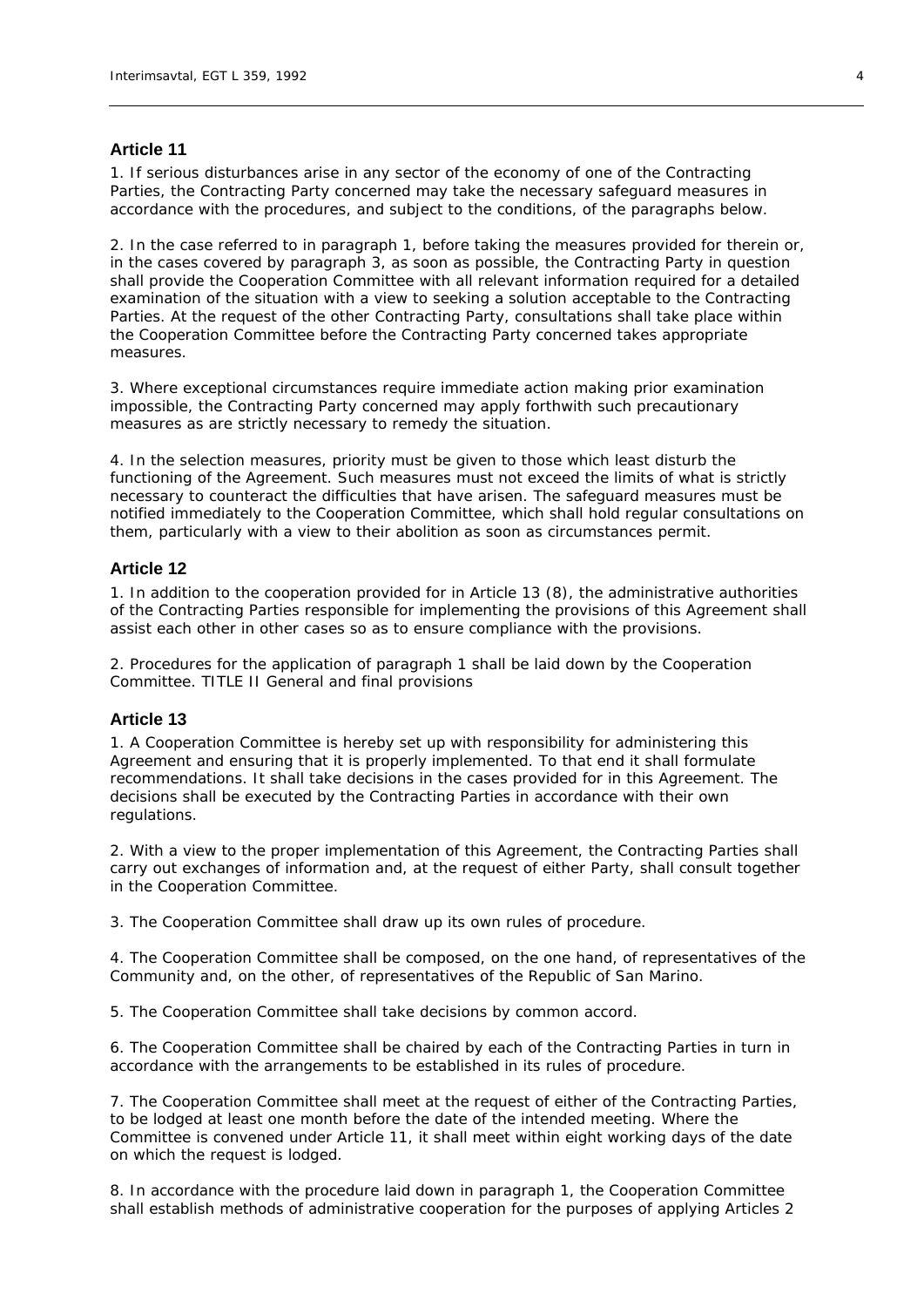and 3, taking as a basis the methods adopted by the Community in respect of trade in goods between the Member States.

## **Article 14**

1. Any disputes arising between the Contracting Parties over the interpretation of the Agreement shall be put before the Cooperation Committee.

2. If the Cooperation Committee does not succeed in settling the dispute at its next meeting, each Party may notify the other of the designation of an arbitrator; the other Party shall then be required to designate a second arbitrator within two months. The Cooperation Committee shall designate a third arbitrator. The arbitrators' decisions shall be taken by majority vote. Each Party to the dispute shall be required to take the measures needed to ensure the application of the arbitrators' decision.

#### **Article 15**

In trade covered by this Agreement: - the arrangements applied by the Republic of San Marino in respect of the Community may not give rise to any discrimination between the Member States, their nationals, or their companies, - the arrangements applied by the Community in respect of the Republic of San Marino may not give rise to any discrimination between San Marino nationals or companies.

## **Article 16**

This Agreement is concluded for an unlimited duration. Within no more than five years of its entry into force, the two Parties shall agree to examine the results of its application and, if necessary, open negotiations on its amendment in the light of that examination.

Article 17 Either Contracting Party may denounce this Agreement by notifying the other Contracting Party in writing. In that case, the Agreement shall cease to have effect six months after the date of such notification.

Article 18 This Agreement shall apply, on the one hand, to the territories in which the Treaty establishing the European Economic Community is applied and under the conditions laid down in that Treaty and, on the other, to the territory of the Republic of San Marino.

Article 19 This Agreement will be approved by the Contracting Parties in accordance with their own procedures. This Agreement shall enter into force on the first day of the month following notification that procedures referred to in the first subparagraph have been complied with. It will cease to apply once the cooperation and customs union agreement between the European Economic Community and the Republic of San Marino, signed on 16 December 1991, comes into operation.

Article 20 The Annex to this Agreement shall form an integral part thereof, as shall also the two declarations which are attached.

Article 21 This Agreement shall be drawn up in duplicate in the Danish, Dutch, English, French, German, Greek, Italian, Portuguese and Spanish languages, each text being equally authentic. Hecho en Bruselas, el veintisiete de noviembre de mil novecientos noventa y dos. Udfærdiget i Bruxelles, den syvogtyvende november nitten hundrede og tooghalvfems.

Geschehen zu Brüssel am siebenundzwanzigsten November eunzehnhundertzweiundneunzig. ¸ãéíå óôéò ÂñõîÝëëåò, óôéò åßêïóé åðôÜ Íïåìâñßïõ ÷ßëéá åííéáêüóéá åíåíÞíôá äýï. Done at Brussels on the twentyseventh day of November in the year one thousand nine hundred and ninety-two. Fait à Bruxelles, le vingt-sept novembre mil neuf cent quatre-vingt-douze. Fatto a Bruxelles, addì ventisette novembre millenovecentonovantadue.

Gedaan te Brussel, de zevenentwintigste november negentienhonderd tweeënnegentig. Feito em Bruxelas, em vinte

e sete de Novembro de mil novecentos e noventa e dois. Por el Consejo de las Comunidades Europeas For Rådet for

De Europæiske Fællesskaber Für den Rat der Europäischen Gemeinschaften Ãéá ôï Óõìâïýëéï ôùí Åõñùðáúêþí ÊïéíïôÞôùí For the Council of the European Communities Pour le Conseil des